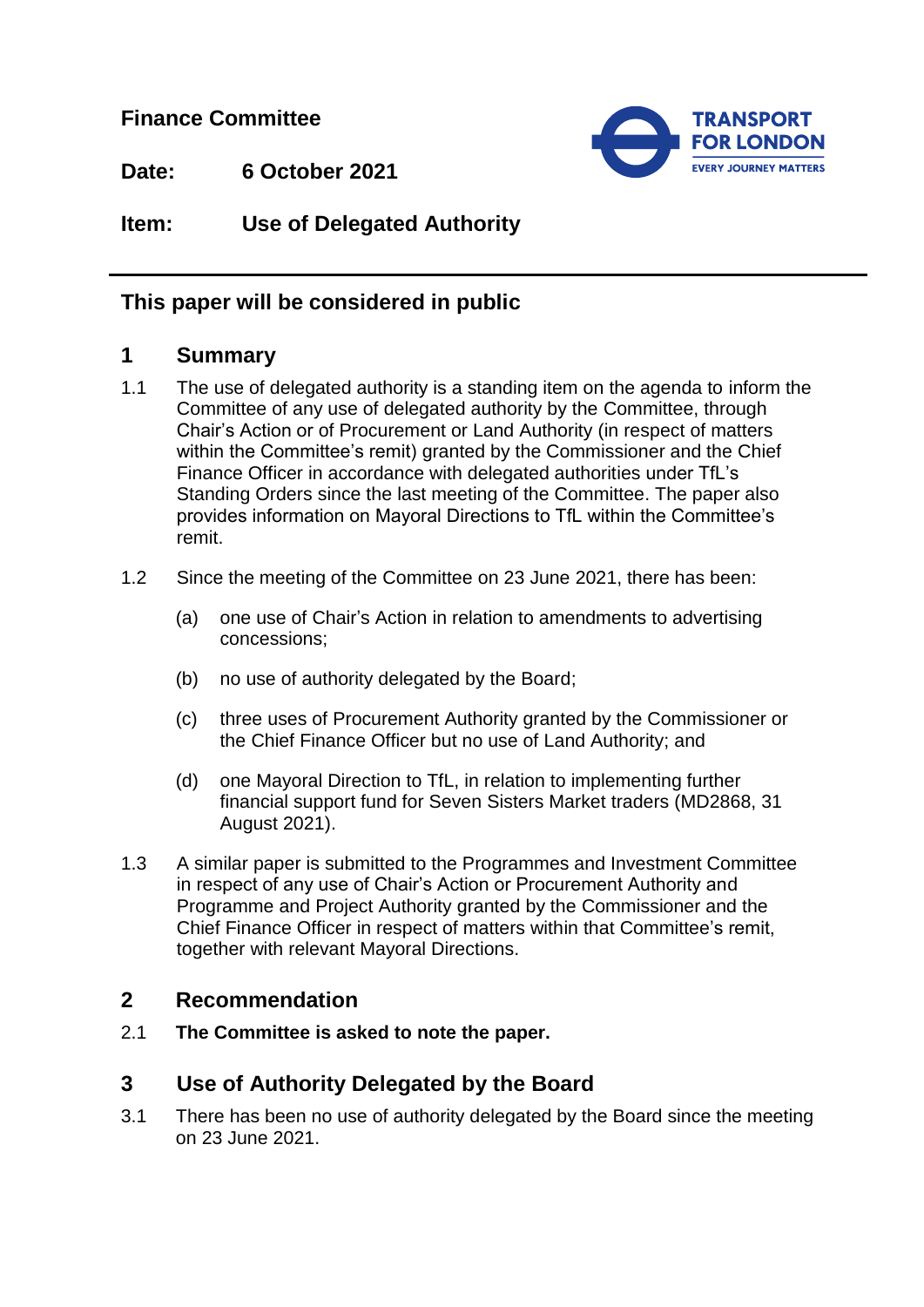# **4 Use of Chair's Action**

- 4.1 Under Standing Order 113, in situations of urgency, the Board delegates to each of the Chair and the Chairs of any Committee or Panel the exercise of any functions of TfL on its behalf, including the appointment of Members to Committees and Panels. Any use of Chair's Action is reported to the next ordinary meeting.
- 4.2 There has been one use of Chair's Action since the meeting on 23 June 2021.

#### **Proposed Amendments to Advertising Concessions**

- 4.3 Members of the Committee considered a paper which provided an overview of the impacts of the coronavirus pandemic and the delayed opening of the Elizabeth line on both the advertising industry and on TfL's income from commercial advertising sales.
- 4.4 On 25 July 2021, the Vice-Chair of the Committee, following consultation with available Members of the Board, approved the Procurement Authority required to vary the level of income due to TfL under its two main advertising contracts:
	- (a) the Advertising Partnership Agreement with Global which covers all Rail and Underground advertising; and
	- (b) the Bus Shelter advertising concession with JCDecaux.
- 4.5 The use of Chair's Action was considered appropriate as a decision was required before this meeting of the Committee to enable TfL to focus on rebuilding its commercial media revenue streams.
- 4.6 Further information is included in the Chair's Action paper published on tfl.gov.uk. The supplementary appendix remains exempt from publication by virtue of paragraphs 3 and 5 of Schedule 12A of the Local Government Act 1972 in that it contains information relating to the business affairs of TfL and is legally privileged.

## **5 Procurement and Land Authority Approvals**

- 5.1 Procurement Authority is the authority to make a binding or contractual commitment with a supplier for the purchase of goods, services, land or works or to receive income arising from TfL Group activities in the areas of goods, services land or works.
- 5.2 Land Authority is the authority to engage in a Land Transaction or to dispose of any assets.
- 5.3 The Board had delegated to the Committee approval of unlimited Procurement Authority and Land Authority in relation to Transactions and Commercial Development opportunities. The approvals delegated to the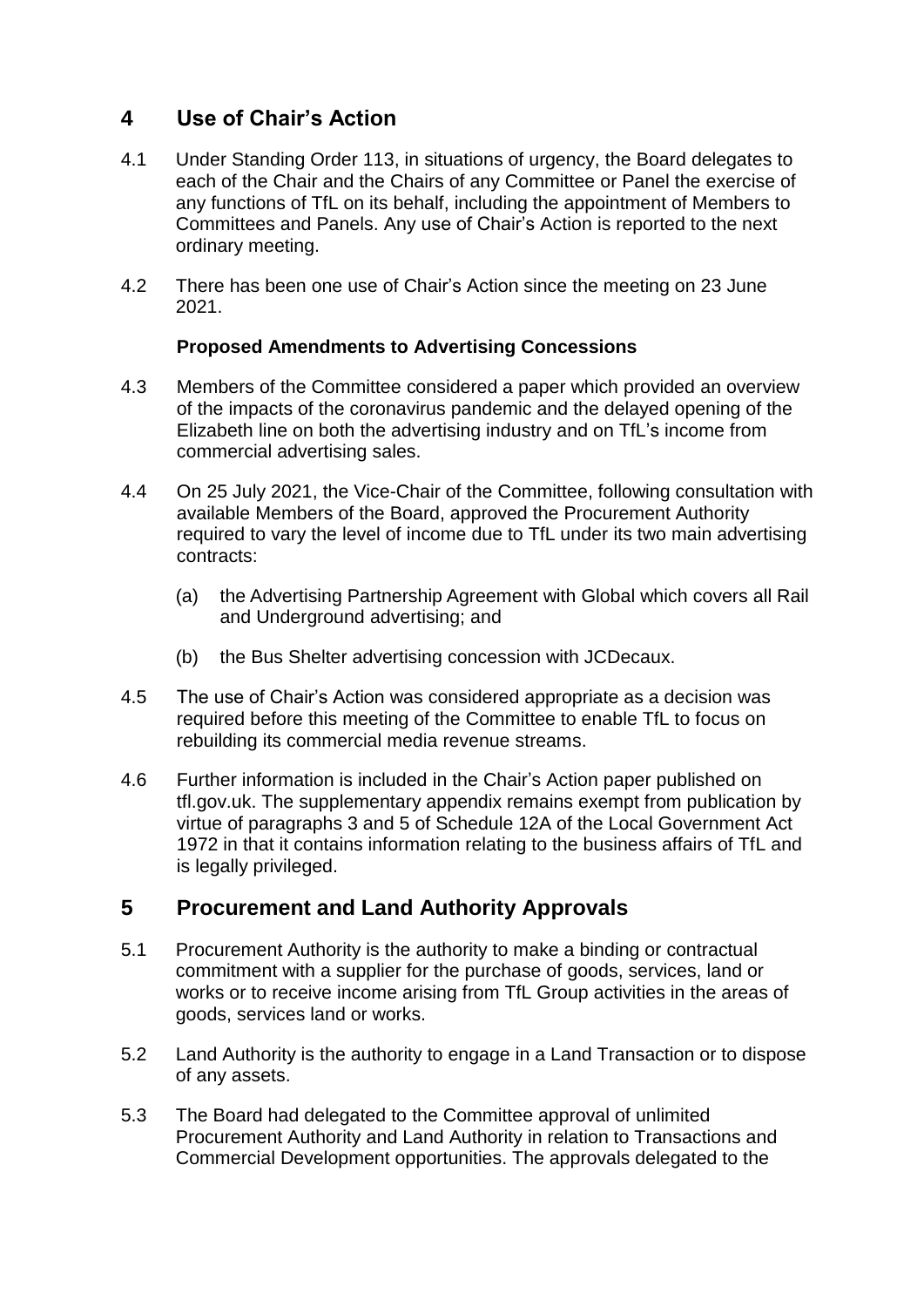Commissioner and the Chief Finance Officer are set out in the Table of Authorities in Standing Order 169.

- 5.4 Since the last meeting, there has been no use of delegated authority to approve Land Authority by the Commissioner and the Chief Finance Officer.
- 5.5 The Commissioner granted Procurement Authority relating to the Speed Awareness Course for drivers who commit speed offences in London and an uplift in Security Services funding.
- 5.6 The Chief Finance Officer granted Procurement Authority relating to Retained Insurance Services for Standalone Construction Projects.

#### **6 Mayoral Directions to TfL**

- 6.1 The Greater London Authority Act 1999 (as amended), permits the Mayor to issue to TfL general directions as to the manner in which TfL is to exercise its functions or specific directions as to the exercise of its functions (or not to exercise a power specified in the direction). Directions are also often made in relation to the implementation of matters in respect of which the Mayor delegates statutory powers to TfL.
- 6.2 The Mayor makes Mayoral Directions through Mayoral Decisions. Papers for Mayoral Directions set out the financial and other implications. If those implications change over time, that will be reported to the GLA.
- 6.3 All Mayoral Decisions are issued in writing, with the information that is not exempt from publication included on the GLA's Decisions Database on its website: [https://www.london.gov.uk/about-us/governance-and](https://www.london.gov.uk/about-us/governance-and-spending/good-governance/decisions?order=DESC)[spending/good-governance/decisions?order=DESC.](https://www.london.gov.uk/about-us/governance-and-spending/good-governance/decisions?order=DESC)
- 6.4 Mayoral Directions fall into three broad categories: those addressing technical issues relating to statutory powers; those related to commercial development activities; and those related to projects and programmes. Mayoral Directions relating to TfL are reported to the Board's Committees for discussion as soon as possible after they are received by TfL or published. Regular reports will list the relevant Directions for as long as they are applicable.
- 6.5 Annually the Audit and Assurance Committee considers the list as part of its consideration of the annual audit plan to ensure that appropriate audit resource is applied to assurance on TfL's work in implementing Mayoral Directions. This will also be kept under review at each quarterly meeting of that Committee.
- 6.6 A summary of current Mayoral Directions to TfL is maintained on the "How we are governed" page on our website, with links to the relevant Mayoral Decisions: [https://tfl.gov.uk/corporate/about-tfl/how-we-work/how-we-are](https://tfl.gov.uk/corporate/about-tfl/how-we-work/how-we-are-governed)[governed.](https://tfl.gov.uk/corporate/about-tfl/how-we-work/how-we-are-governed) That page will be updated as and when further Directions are made.